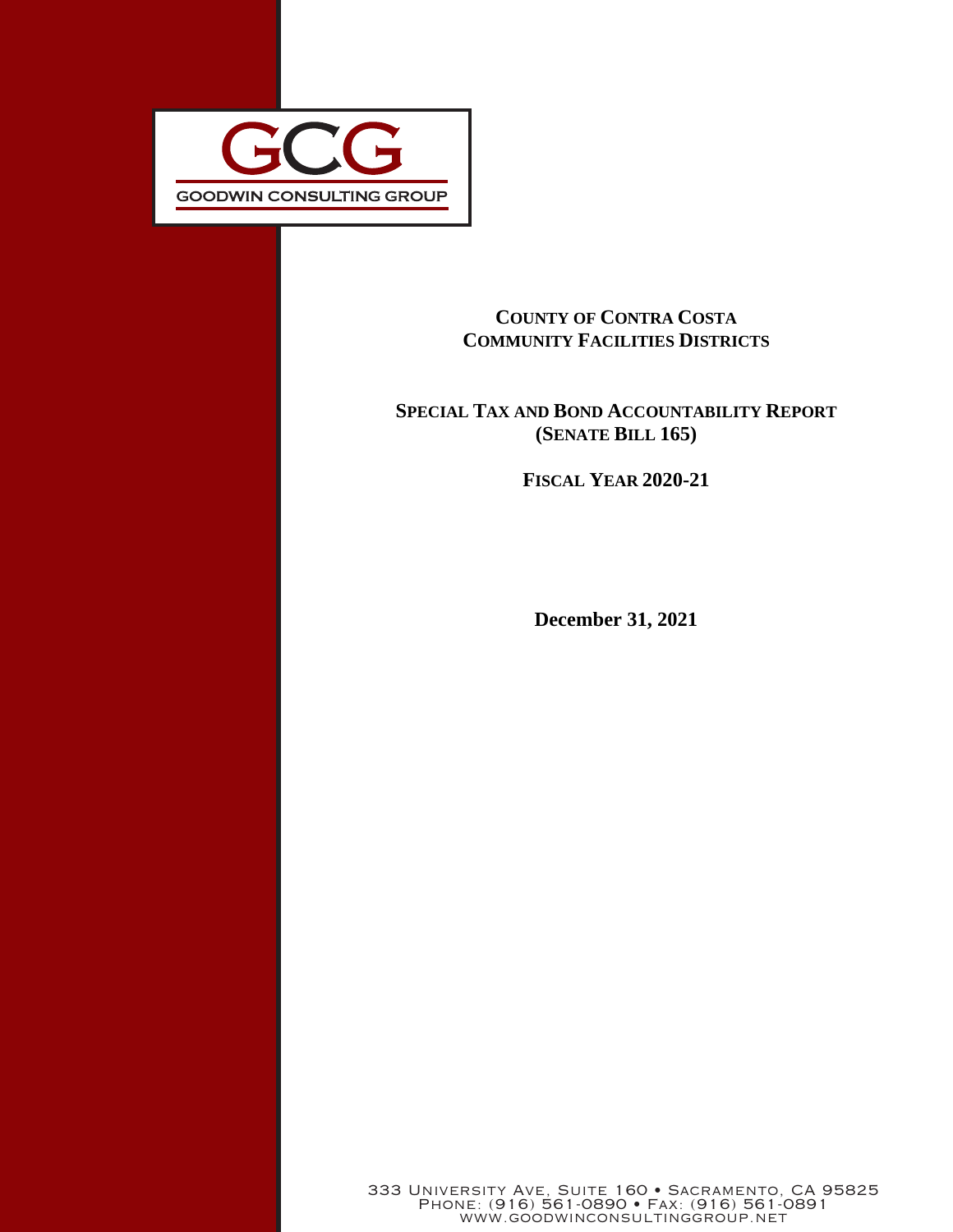# *Contra Costa County Community Facilities Districts Special Tax and Bond Accountability Report*

# **TABLE OF CONTENTS**

| <b>Section</b> | Page |  |
|----------------|------|--|
|                |      |  |
|                |      |  |
|                |      |  |

Appendix A – Special Taxes Levied and Expended

Appendix B – Bonds Collected and Expended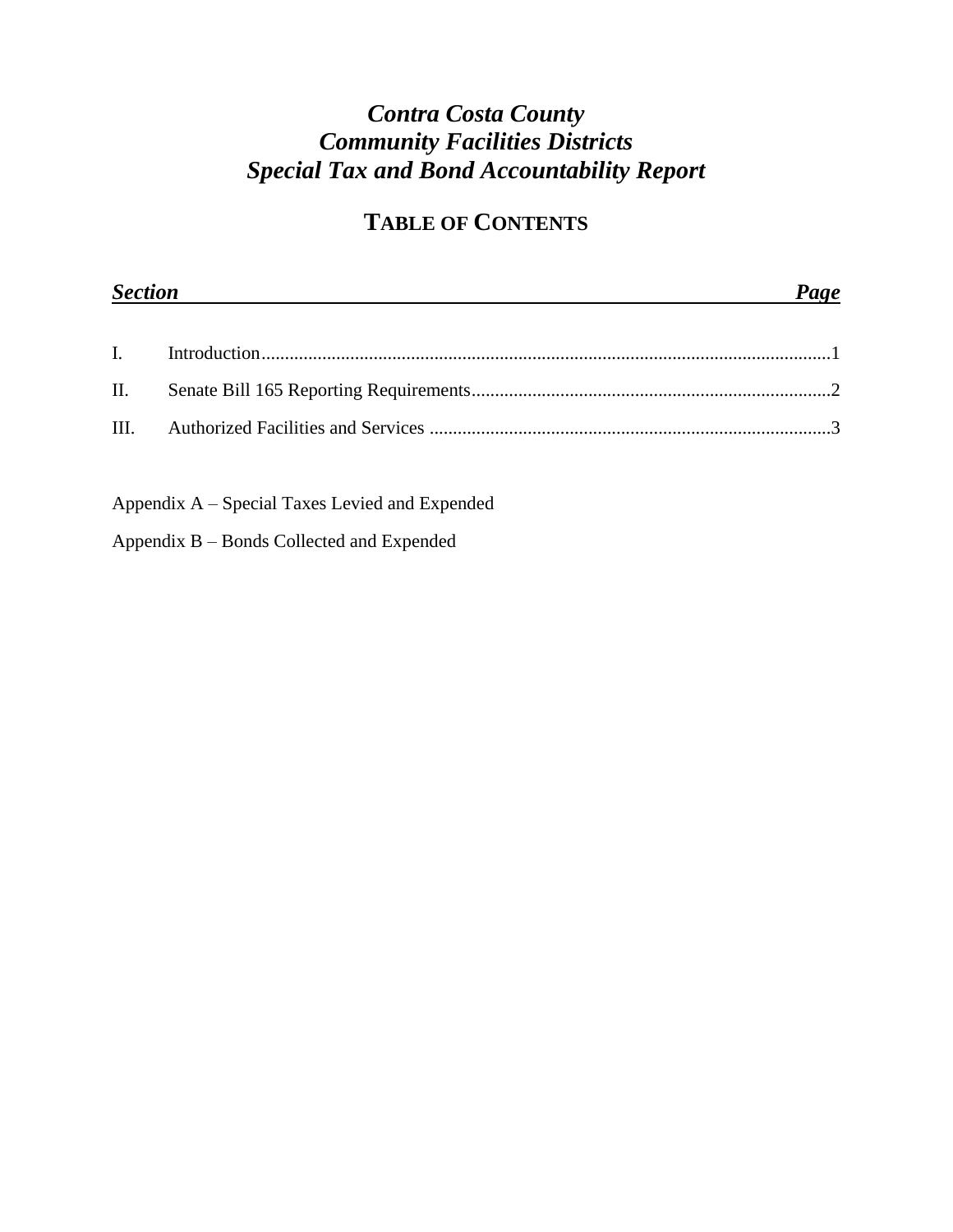## *I. INTRODUCTION*

On September 18, 2000, former Governor Gray Davis signed Senate Bill 165 which enacted the Local Agency Special Tax and Bond Accountability Act. In approving the bill, the Legislature declared that local agencies need to demonstrate to the voters that special taxes and bond proceeds are being spent on the facilities and services for which they were intended. To further this objective, the Legislature added Sections 50075.3 and 53411 to the California Government Code setting forth annual reporting requirements relative to special taxes collected and bonds issued by a local public agency.

The County of Contra Costa ("County") has levied special taxes in several community facilities districts ("CFDs") in fiscal year 2020-21. Furthermore, the County has issued special tax bonds in connection with those CFDs in prior years. This report serves to satisfy the annual reporting requirements described above for the CFDs listed in the table below.

#### **Contra Costa County Required SB 165 Reports for Community Facilities Districts Fiscal Year 2020-21**

| <b>CFD</b> Name                                                          | <b>Report for GC</b><br>§50075.3 Required | <b>Report for GC</b><br>§53411 Required |
|--------------------------------------------------------------------------|-------------------------------------------|-----------------------------------------|
| Contra Costa County CFD No. 2001-1<br>(Norris Canyon)                    | Yes                                       | Yes                                     |
| Contra Costa County CFD No. 2007-1<br>(Stormwater Management Facilities) | Yes                                       | Nο                                      |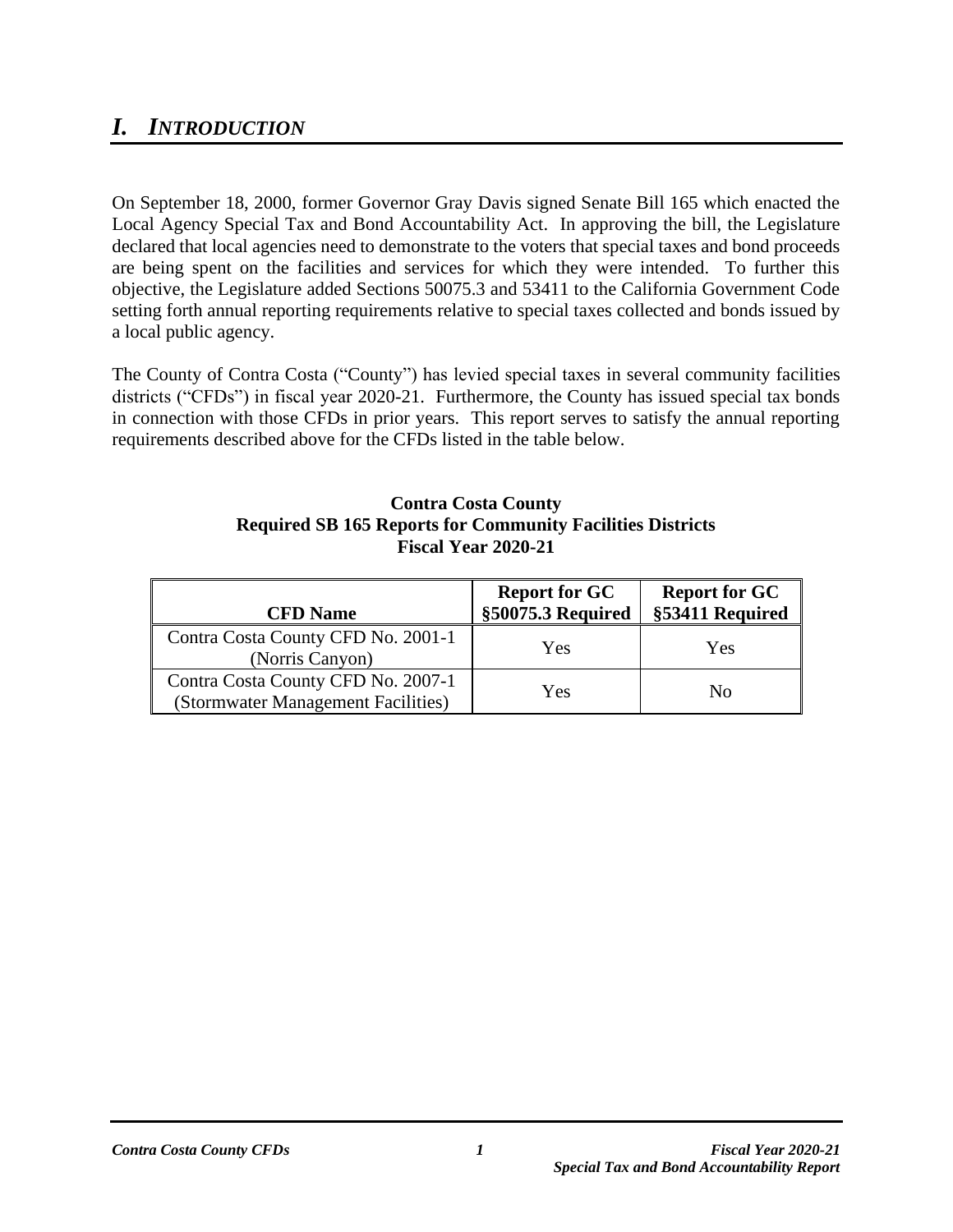Pursuant to Sections 50075.3 and 53411, the chief fiscal officer of the public agency will, by January 1, 2002, and at least once a year thereafter, file a report with the governing body setting forth the following information.

## **Section 50075.3**

*Item (a): Identify the amount of special taxes that have been collected and expended.* 

See Tables in Appendix A for each CFD.

*Item (b): Identify the status of any project required or authorized to be funded by the special taxes.*

See Tables in Appendix A for each CFD. The authorized facilities and services to be funded from special taxes are described in Section III of this Report for each CFD.

## **Section 53411**

*Item (a): Identify the amount of bonds that have been collected and expended.*

See Table in Appendix B for CFD No. 2001-1.

*Item (b): Identify the status of any project required or authorized to be funded from bond proceeds.*

See Table in Appendix B for CFD No. 2001-1.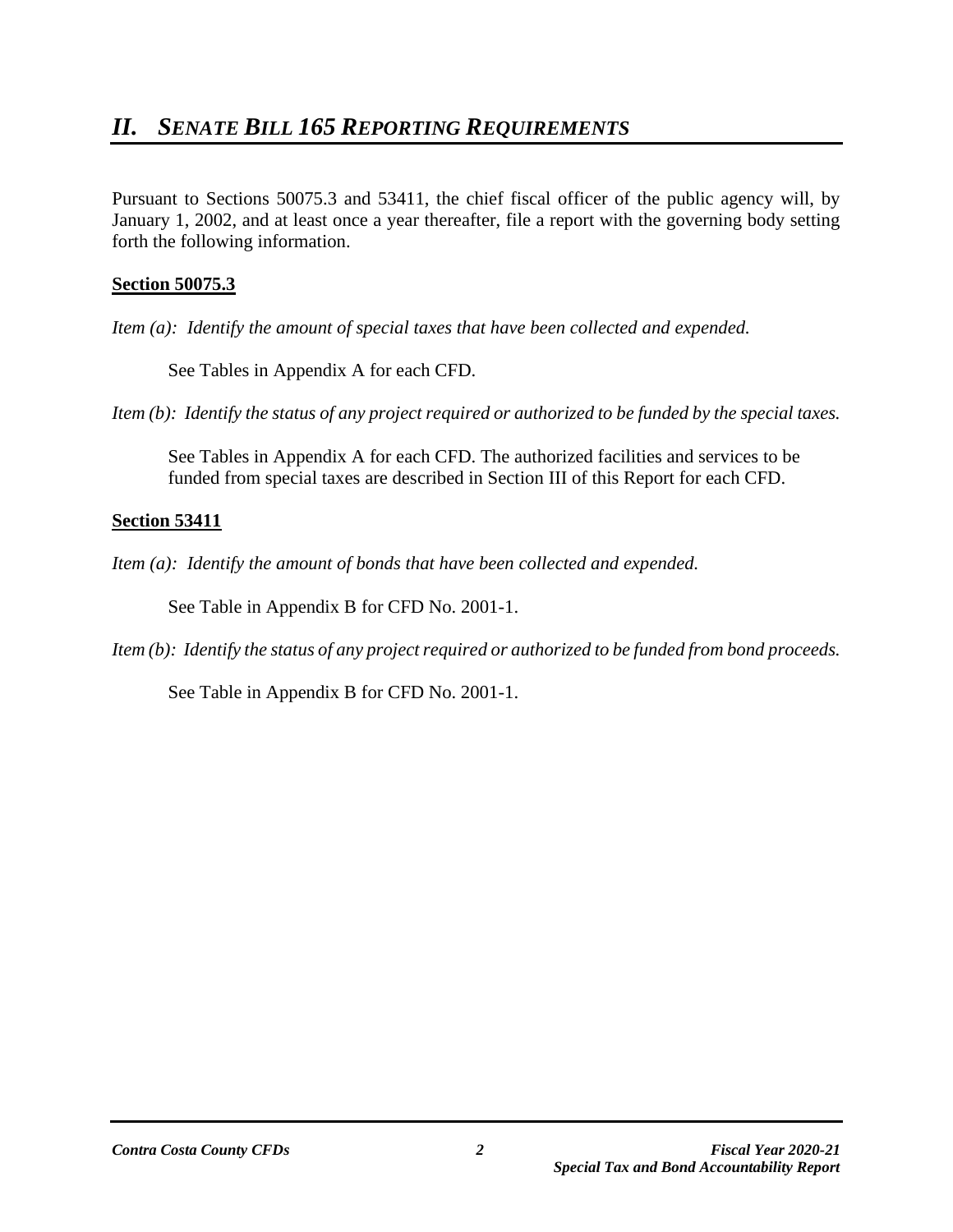## **Contra Costa County CFD No. 2001-1 (Norris Canyon)**

#### **Authorized Facilities**

CFD No. 2001-1 was formed to finance the widening of Norris Canyon Road, starting at the intersection of Bollinger Canyon Road and continuing a distance of 7,700 feet. Improvements to Norris Canyon Road include: (1) grading, pavement, curbs and gutters, rock shoulder, traffic signing and striping, and street lights; (2) construction of sanitary sewer mains, structures, fittings, and appurtenances; (3) construction of water distribution facilities and appurtenances; (4) construction of joint utility distribution facilities for electrical, telephone, gas, cable and television, including trenching, conduit and cable installation, pull and splice boxes, fittings and appurtenances, and relocation of overhead facilities; (5) construction of landscaping and irrigation facilities, including soil preparation, landscape materials, irrigation pipes, fittings, and appurtenances; (6) required attendant public fees and design and construction engineering fees; and (7) acquisition of all necessary interests in real property.

#### **Contra Costa County CFD No. 2007-1 (Stormwater Management Facilities)**

#### **Authorized Services**

The services to be funded, in whole or in part, by the CFD include all direct and incidental costs related to County oversight and enforcement of the obligations of property owners and homeowners' associations for the monitoring, inspection, reporting, operation, maintenance, repair, reconstruction, and replacement of PSWMFs for property included in the CFD:

- Tier 1. Periodic monitoring, inspection and reporting of PSWMFs, including but not limited to site visits, completion of inspection forms and records, review of property owner self-inspection and other records; provision of certification letters and/or maintenance recommendations; management of data and records related to operation and maintenance of PSWMFs; preparation and submission of National Pollutant Discharge Elimination System and other governmental reports and CFD required reports; and the accumulation of administrative and liability reserves.
- Tier 2. Code enforcement, nuisance abatement, and other activities related to the operation and maintenance of PSWMFs, including but not limited to additional site visits, letters and notices to property owners and others; hearings; lien recordation and enforcement; attorney's fees and other legal expenses; periodic maintenance activities, such as mulching, removing trash and invasive vegetation, filling soil, mowing, and trimming vegetation; repair,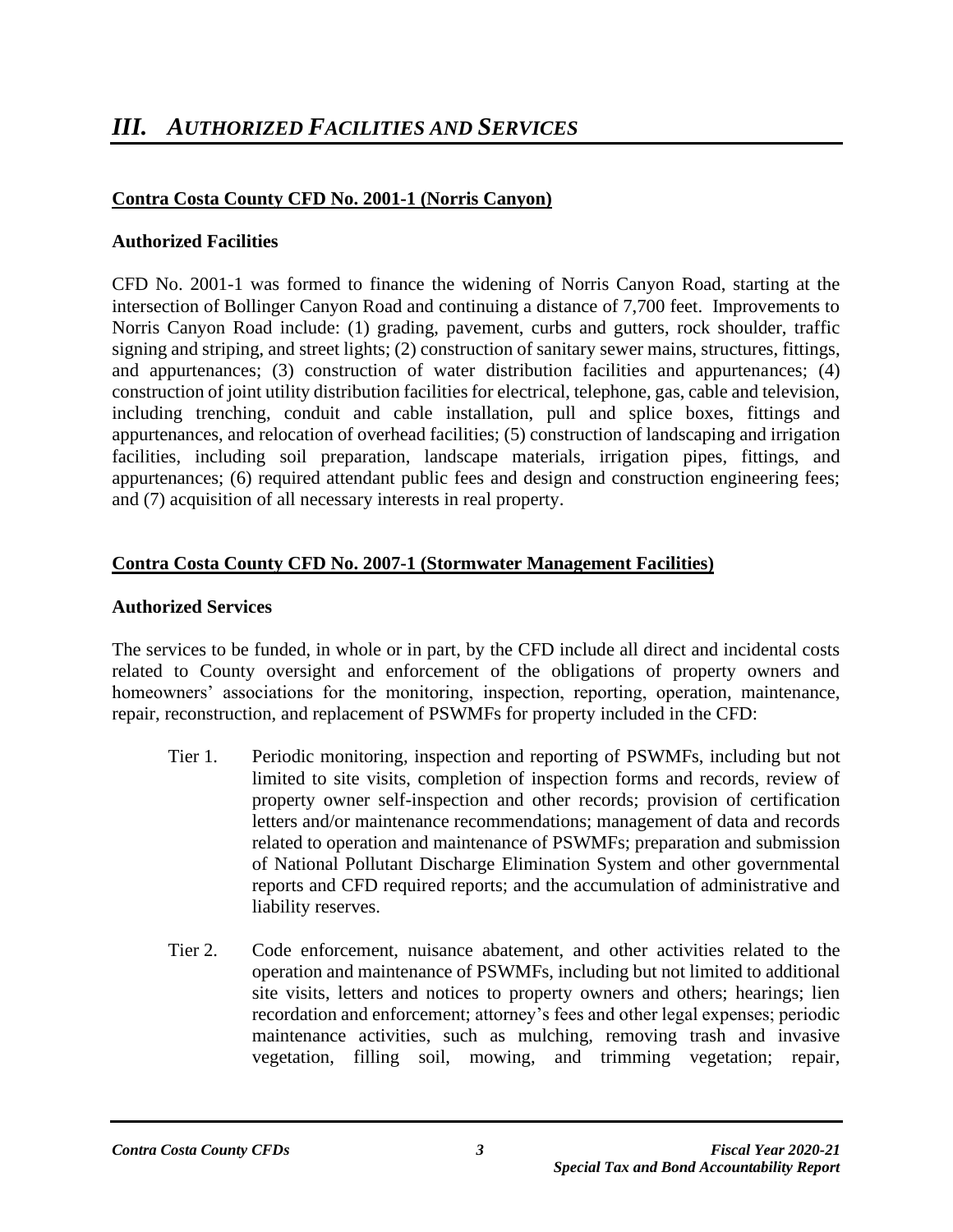reconstruction, and replacement work; and the accumulation of administrative and liability reserves.

In addition to the specific services described under Tier 1 and Tier 2, the CFD may fund any other costs, expenses, or liabilities in connection with the monitoring, inspection, reporting, operation, maintenance, repair, reconstruction, and replacement of PSWMFs.

The CFD may fund any of the following related to the services described above: obtaining, constructing, furnishing, operating and maintaining equipment, apparatus or facilities, paying the salaries and benefits of personnel (including but not limited to inspection and maintenance workers and other personnel), and for payment of other related expenses (including but not limited to employee benefit expenses and an allocation of general overhead expenses). Any services to be funded by the CFD must be in addition to those provided in the territory of the CFD before the date of creation of the CFD, and may not supplant services already available within that territory when the CFD is created. It is expected that the services will be provided by the County, either with its own employees or by contract with third parties, or by the Contra Costa County Flood Control and Water Conservation District, or any combination thereof.

#### **Administrative Expenses**

The direct and indirect expenses incurred by the County in connection with the establishment and administration of the CFD (including, but not limited to, the levy and collection of the special taxes) including the fees and expenses of attorneys, any fees of the County related to the CFD or the collection of special taxes, an allocable share of the salaries of County staff directly related thereto and a proportionate amount of the County's general administrative overhead related thereto, any amounts paid by the County from its general fund with respect to the CFD or the services authorized to be financed by the CFD, and expenses incurred by the County in undertaking action to foreclose on properties for which the payment of special taxes is delinquent, and all other costs and expenses of the County in any way related to the CFD.

#### **Other**

The incidental expenses that may be financed by the CFD include: (i) all costs associated with the establishment and administration of the CFD, the determination of the amount of and collection of taxes, the payment of taxes, and costs otherwise incurred in order to carry out the authorized purposes of the CFD, (ii) any other expenses incidental to the provision of the services eligible to be funded by the CFD, and (iii) any amounts necessary to maintain a reserve required by the County for the payment of the costs of the services.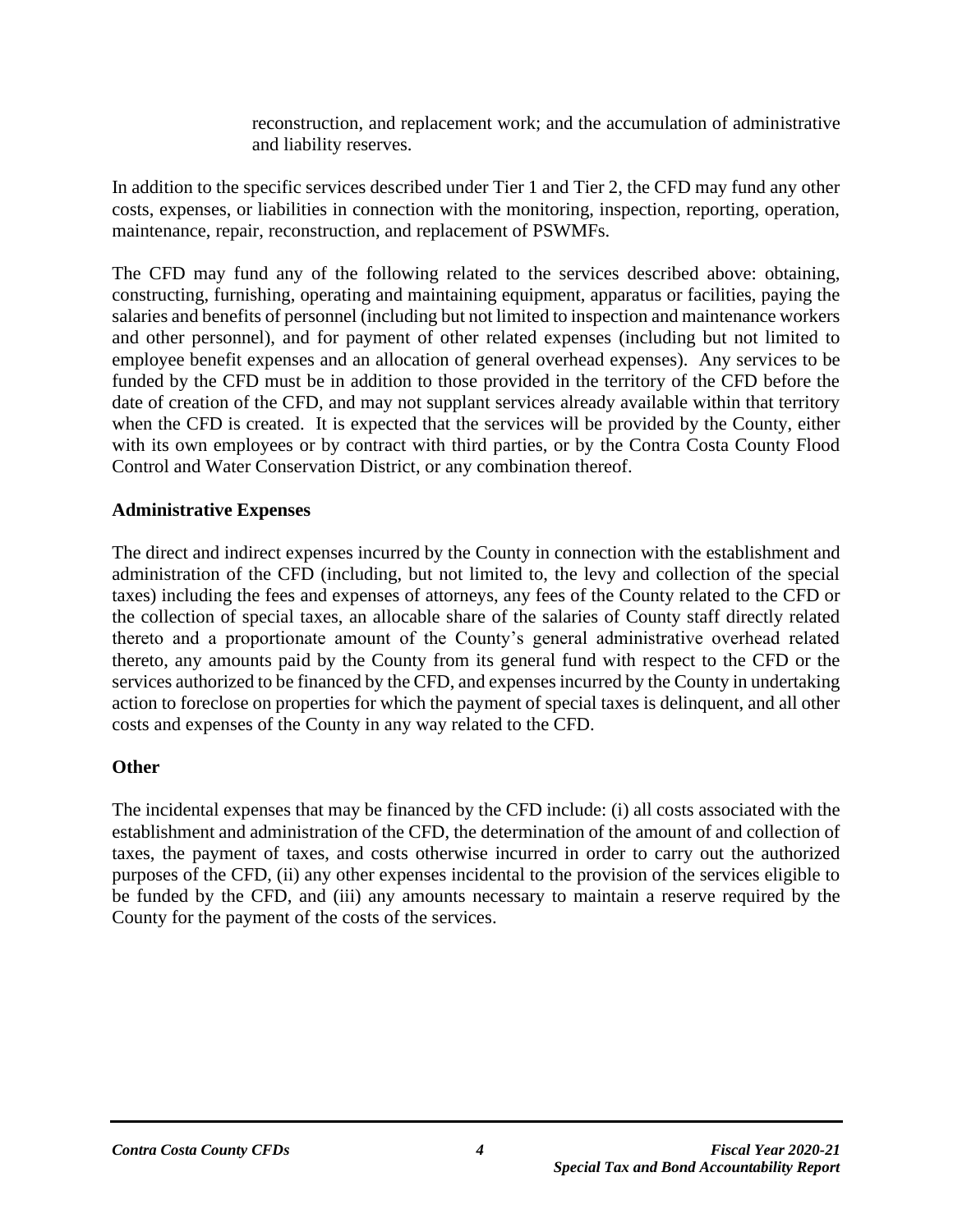# **APPENDIX A**

*Special Taxes Levied and Expended*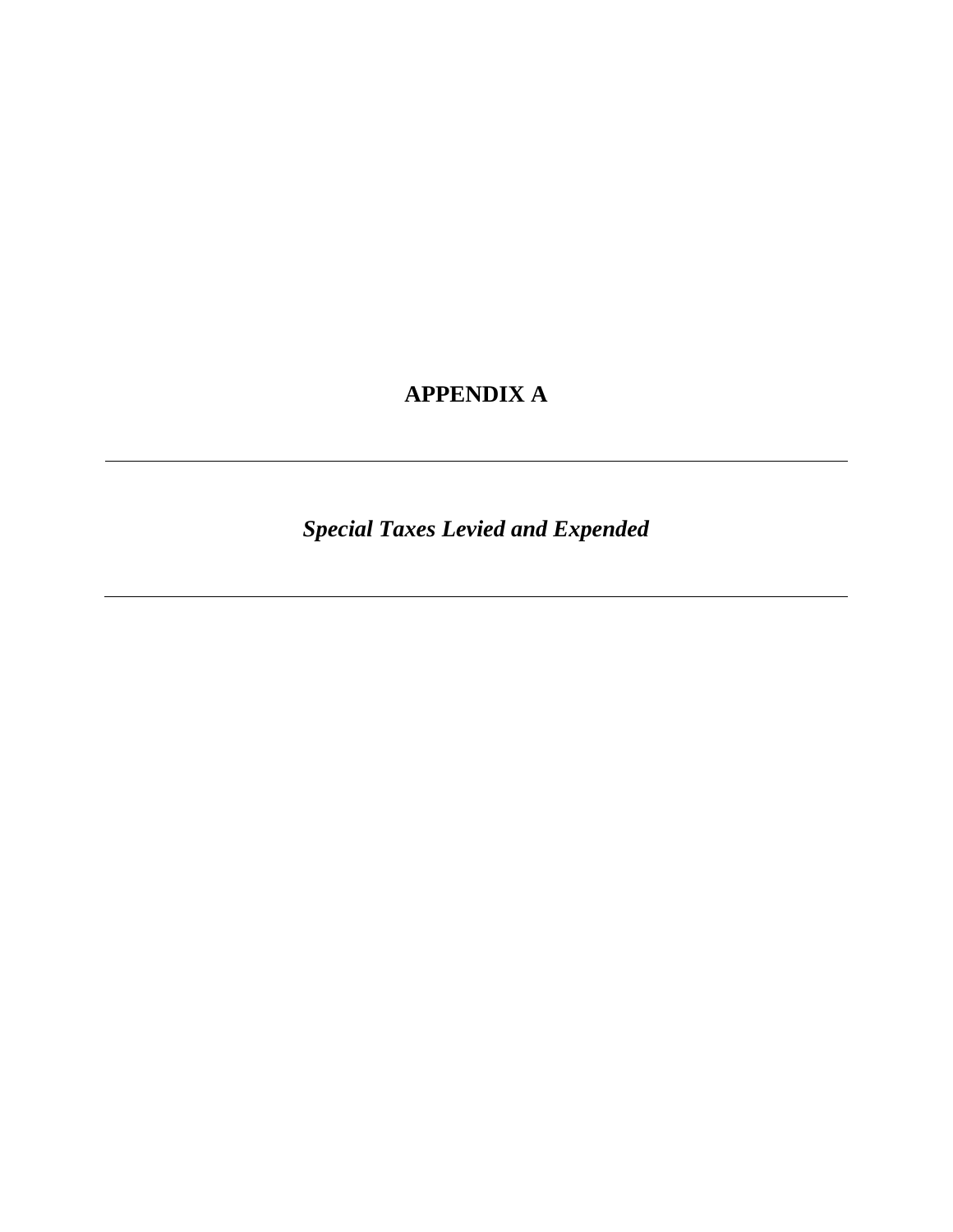## **County of Contra Costa Community Facilities District No. 2001-1 (Norris Canyon)**

## **Special Taxes Levied and Expended**

*(As Required by CA Govt. Code Section 50075.3)*

| <b>Fiscal Year 2020-21 Revenues</b>                                                                                                                                                                                      |           |
|--------------------------------------------------------------------------------------------------------------------------------------------------------------------------------------------------------------------------|-----------|
| FY 2020-21 Special Tax Levied                                                                                                                                                                                            | \$419,144 |
| Delinquent Amount as of 08/25/2021                                                                                                                                                                                       | (\$1,211) |
| FY 2020-21 Special Tax Collected (1)                                                                                                                                                                                     | \$419,144 |
| <b>Fiscal Year 2020-21 Expenditures</b>                                                                                                                                                                                  |           |
| Debt Service                                                                                                                                                                                                             | \$407,875 |
| <b>Administrative Expenses</b>                                                                                                                                                                                           | \$11,269  |
| Total                                                                                                                                                                                                                    | \$419,144 |
| <b>Status of Project</b>                                                                                                                                                                                                 |           |
| Special tax revenues were used to: (i) pay debt service on the<br>outstanding CFD bonds and (ii) pay for the costs of<br>administering the CFD. Acquisition and construction of the<br>authorized facilities is ongoing. |           |

(1) CFD No. 2001-1 participates in the Contra Costa County Teeter Plan. Therefore, all taxes levied are received by the CFD regardless of delinquencies.

*Goodwin Consulting Group, Inc.*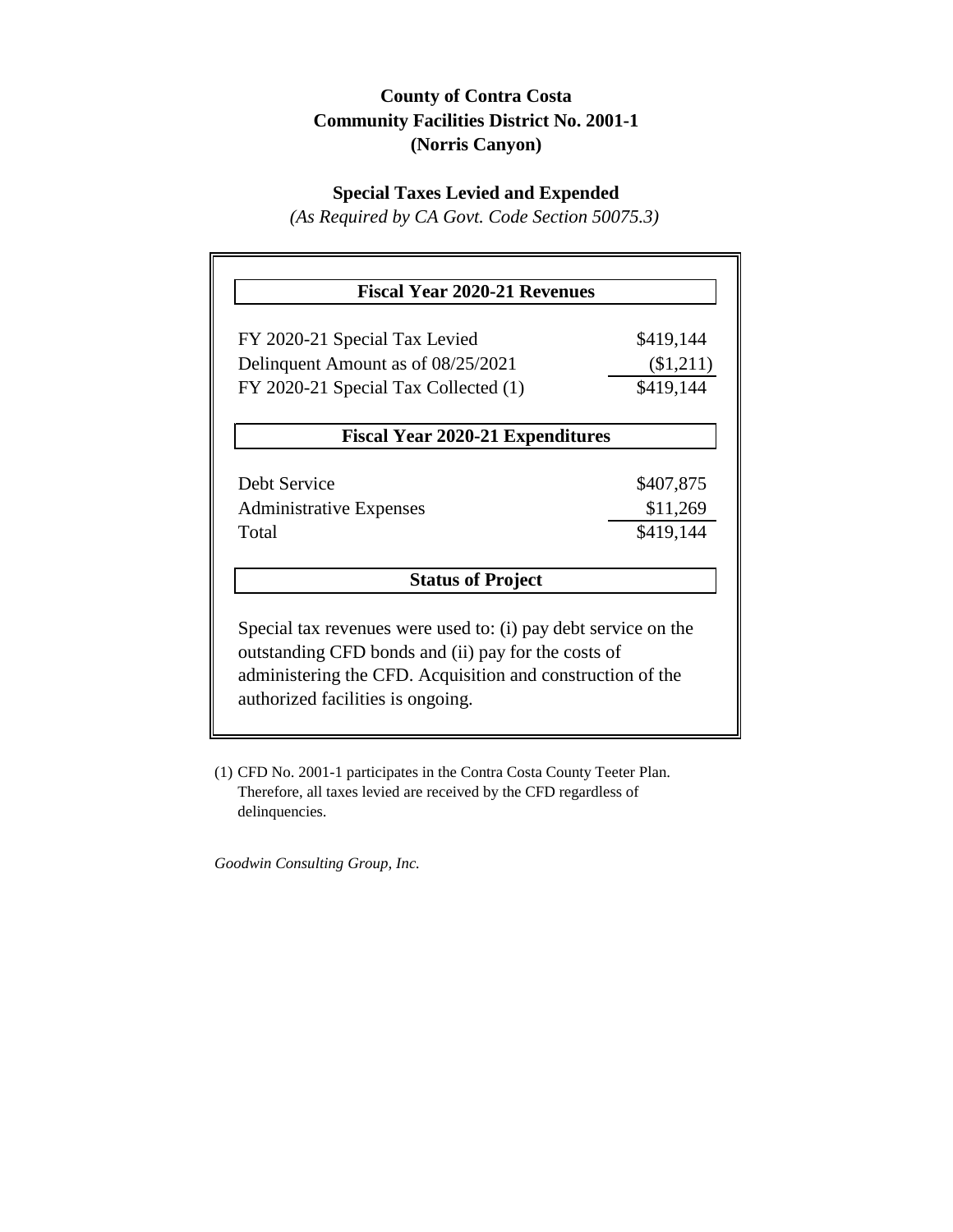## **County of Contra Costa Community Facilities District No. 2007-1 (Stormwater Management Facilities)**

#### **Special Taxes Levied and Expended**

*(As Required by CA Govt. Code Section 50075.3)*

| <b>Fiscal Year 2020-21 Revenues</b>                                   |           |  |  |
|-----------------------------------------------------------------------|-----------|--|--|
| FY 2020-21 Special Tax Levied                                         | \$51,973  |  |  |
| Delinquent Amount as of 08/25/2021                                    | $(\$338)$ |  |  |
| FY 2020-21 Special Tax Collected (1)                                  | \$51,973  |  |  |
| <b>Fiscal Year 2020-21 Expenditures</b>                               |           |  |  |
| Costs of Services & Administrative Expenses                           | \$47,248  |  |  |
| Reserve Fund                                                          | \$4,725   |  |  |
| Total                                                                 | \$51,973  |  |  |
| <b>Status of Project</b>                                              |           |  |  |
| Special tax revenues were used to: (i) pay for the costs of providing |           |  |  |
| the authorized services, (ii) pay for the costs of administering the  |           |  |  |
| CFD, and (iii) fund a maintenance reserve fund.                       |           |  |  |
|                                                                       |           |  |  |

(1) CFD No. 2007-1 participates in the Contra Costa County Teeter Plan. Therefore, all taxes levied are received by the CFD regardless of delinquencies.

*Goodwin Consulting Group, Inc.*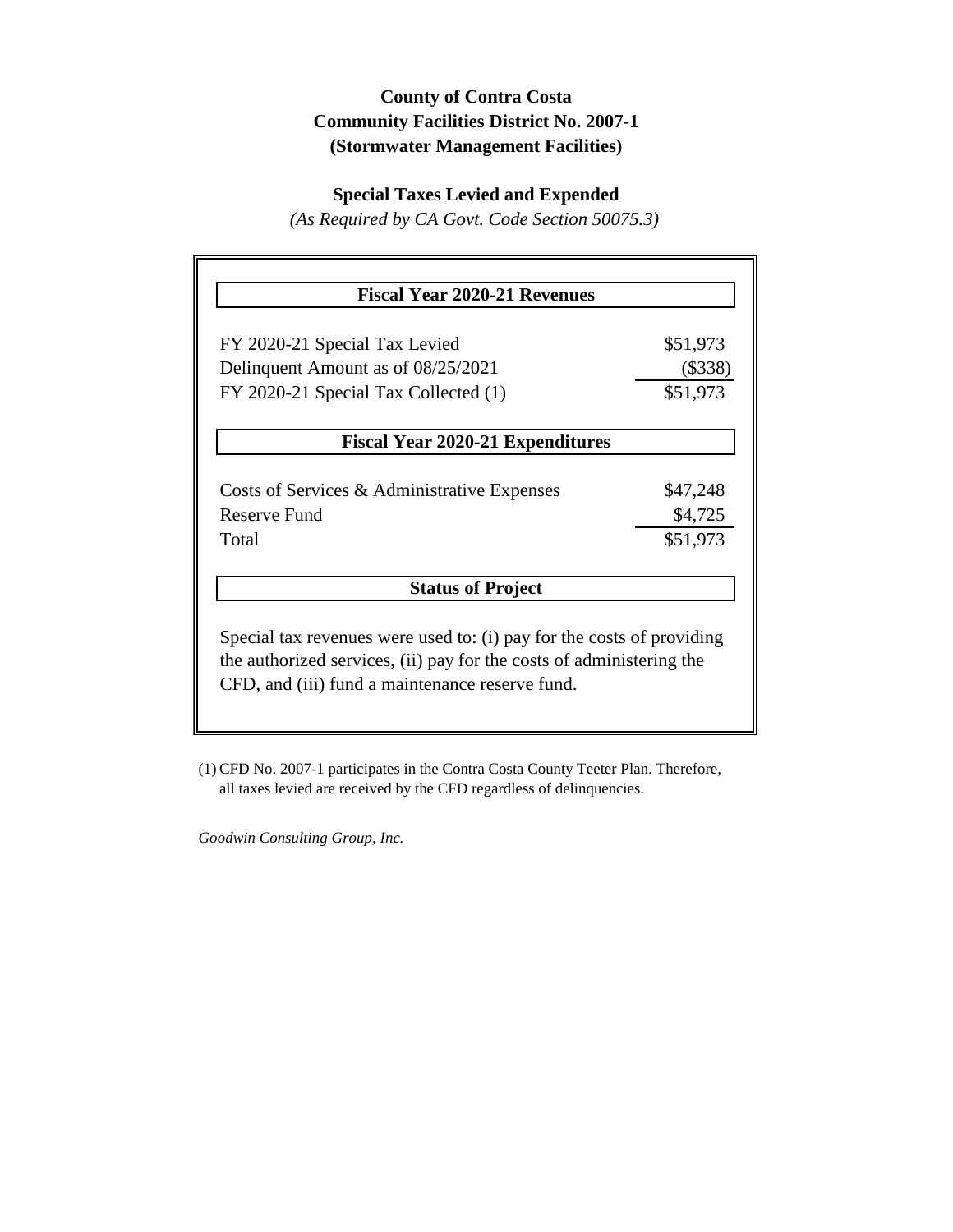# **APPENDIX B**

*Bonds Collected and Expended*